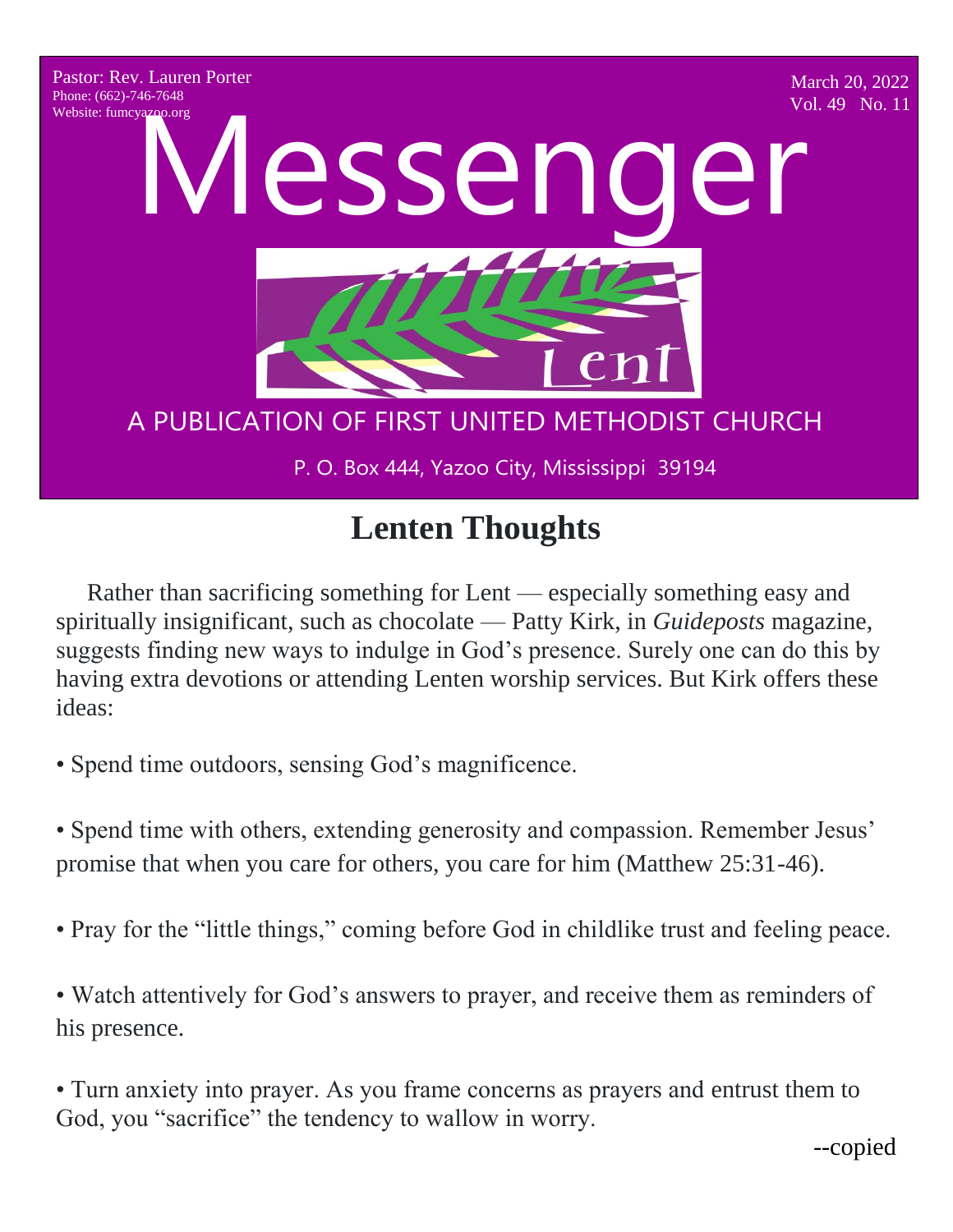

#### **SUNDAY, MARCH 20**

 9:00 a.m. Come AZ U R Service 9:50 a.m. Sunday School 11:00 a.m. Traditional Service 6:00 p.m. Bro. Lauren's Bible Study 6:00 p.m. Youth **MONDAY, MARCH 21** 6:00 p.m. Church Council 6:00 p.m. Ladies' Bible Study/Millie's **TUESDAY, MARCH 22** 5:00 p.m. Worship Committee 6:00 p.m. Emmaus Meeting **WEDNESDAY, MARCH 23** 5:00 p.m. Children's Choir 5:45 p.m. Planet 456 & Children's Bible Study 6:00 p.m. Chancel Choir 6:00 p.m. Bro. Lauren's Bible Study 6:00 p.m. Youth 6:15 p.m. Snack Supper **SATURDAY, MARCH 26** 9-12 noon Methodist Market



- 20. Todd Hart Jane Glenn
- 23. Terrye Layne Tenhet
- 26. Debbie Backstrom



# *J. T. Ketchum, Jr.*

Mr. & Mrs. Harold Miller, Jr. Ryan and Sarah Ragland John & Phyllis Henson Mr. & Mrs. Mike Hodgson Glenda & Carl Rayfield, Jr.

# *Blanche Phillips*

Christy Wimberly D. & Kathleen Taylor Mr. & Mrs. Kenneth Jones



 Special thanks to Reece Vaughan and Owen Richards for "lighting up" our chandelier in the overflow area of our sanctuary. They are always willing to help in any way needed.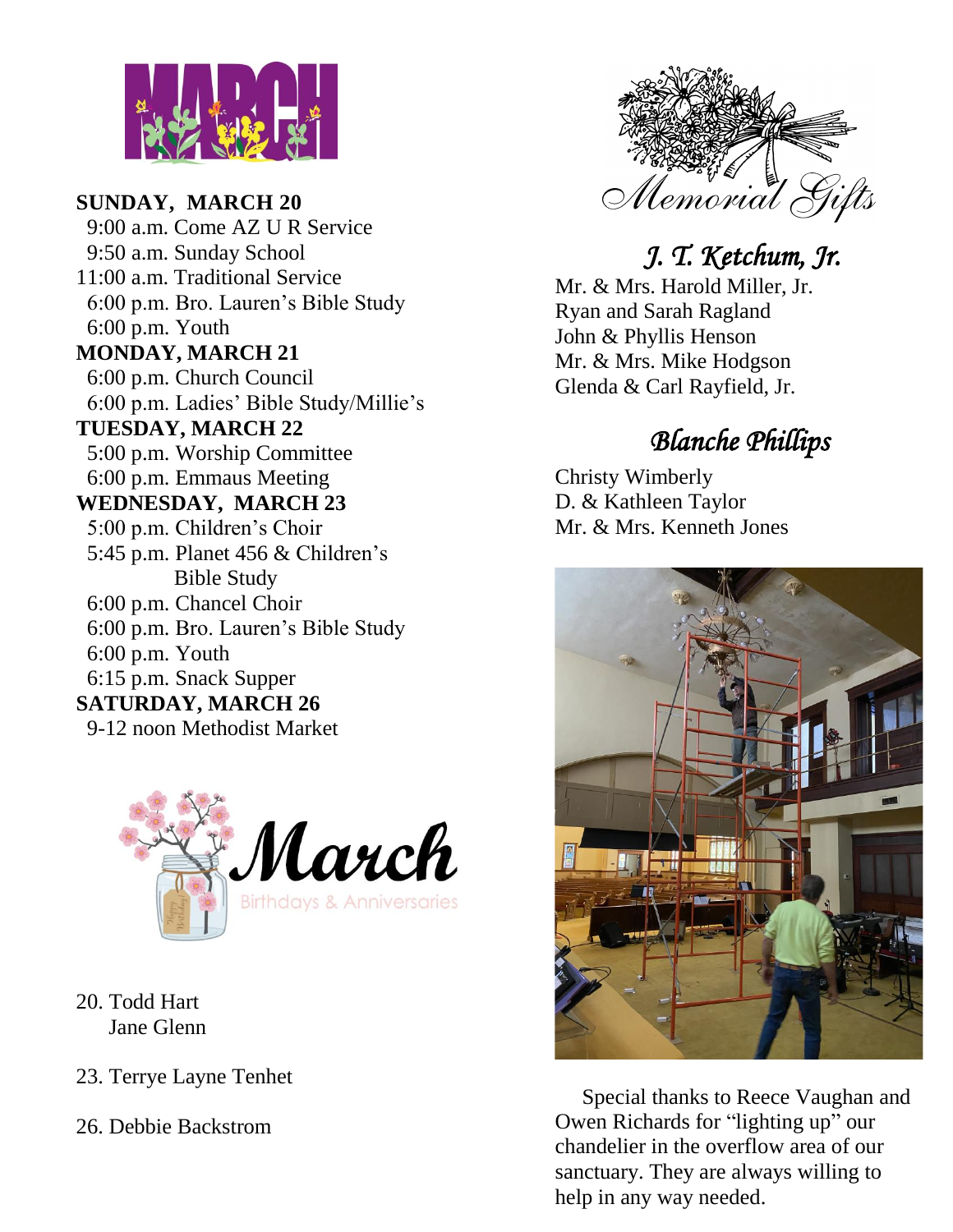Solid ound

#### **Sunday School**

During the Season of Lent, and we will study a new series in Sunday School **Jesus is Our Friend and Savior**.

#### **Sunday & Wednesday Night Group**

 As we begin the Season of Lent, the Youth have been challenged to take up a specific Daily Scripture Reading throughout the 46 days of Lent, in hopes of strengthening their personal spiritual walk.

We will resume this Sunday night and Wednesday at our regular time.





# **Hiskidz and Bible in Life**

This Sunday we resume our new series, **Jesus is Our Friend and Savior**. We hope to see you there.

# **W.O.W WEDNESDAY CHILDREN'S MINISTRY**

W.O.W Wednesdays children's Bible Study will meet Wednesday, March 23rd at 5:15 p.m.

#### **BRANSON TRIP**

Planet 456 children's group will be going to Branson the weekend of April 1-3. We will attend the Sight and Sound Production show "Jesus." This will be a great time for the children to see a live performance of many stories in the Bible.